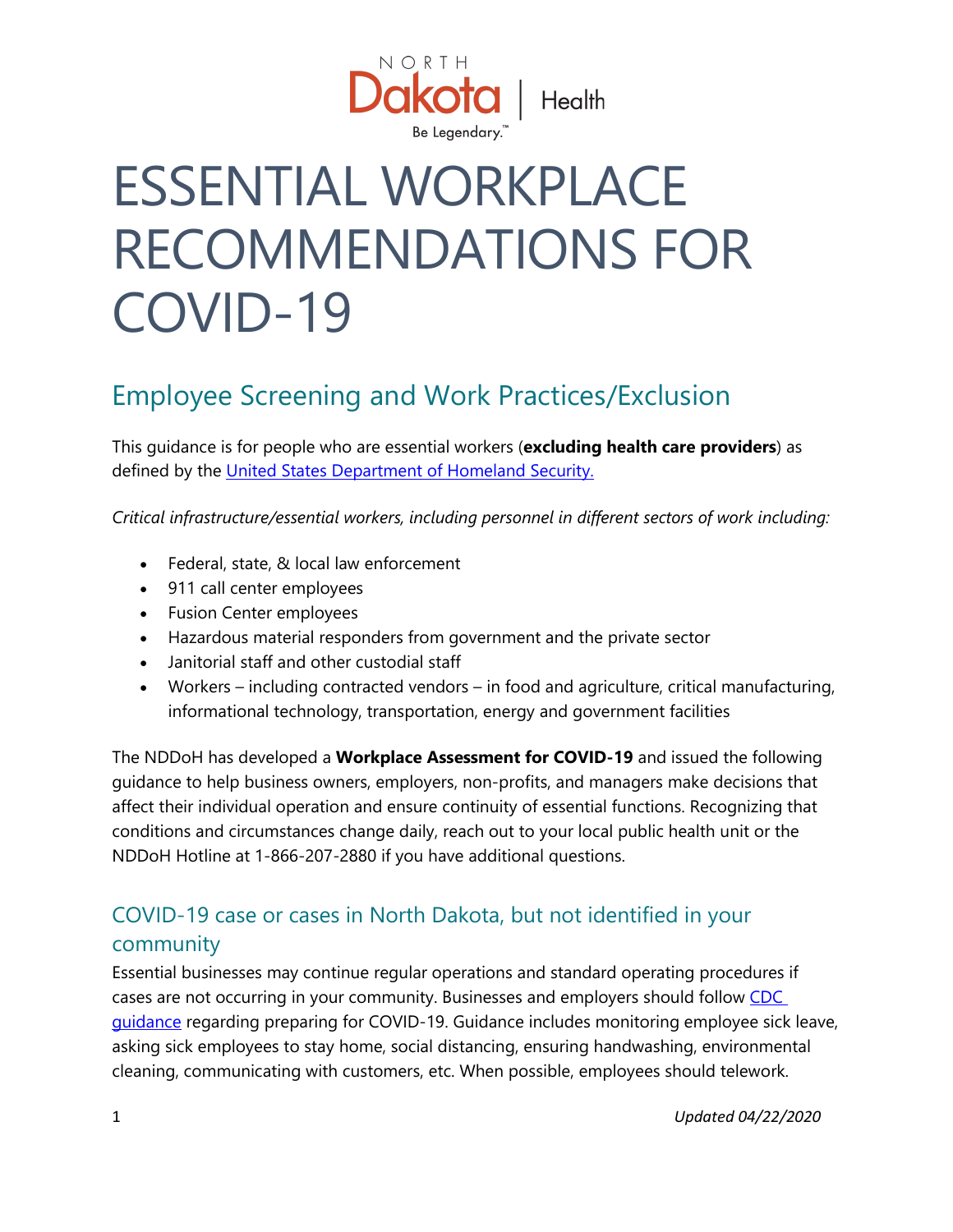

#### COVID-19 case(s) identified in your community, but not in your workplace

Essential businesses may continue regular operations and standard operating procedures. Businesses and employers should follow [CDC guidance](https://www.cdc.gov/coronavirus/2019-ncov/community/organizations/businesses-employers.html) regarding preparing for COVID-19 AND complete the **Workplace Assessment for COVID-19**. Guidance includes monitoring employee sick leave, asking sick employees to stay home, social distancing, ensuring handwashing, environmental cleaning, communicating with customers, etc. When possible, employees should telework.

#### Employee tests positive / COVID-19 case(s) in your workplace

If an employee/volunteer tests positive for COVID-19, the NDDoH will notify your place of work. If the business owner or manager is made aware of a positive COVID-19 employee prior to being contacted by the NDDoH, please immediately report the case to the NDDoH at 1-800- 472-2180 or 701-328-2378.

The NDDoH recommends that the immediate office area or workspace close for at least 72 hours following a confirmed case (in an employee). Wait at least 24 hours before conducting extensive [environmental cleaning](https://www.cdc.gov/coronavirus/2019-ncov/community/organizations/cleaning-disinfection.html) in the area. The complete 72 hours will allow the NDDoH to conduct contact tracing and make recommendations for which close contacts should be quarantined and excluded from the workplace. In large, open areas sharing air ventilation, air conditioning, or air exchange or where it is difficult to close off with solid separation, consider closing the entire space for 72 hours. Complete (or review if previously completed) the **Workplace Assessment for COVID-19** prior to reopening.

The confirmed case of COVID-19 must be excluded from entering the workplace for a minimum of seven days after onset of symptoms **and** be fever-free for 72 hours (without the use of feverreducing medications) **and** have improvement of respiratory symptoms. The NDDoH will provide just-in-time guidance to the employer and the case.

If a second case occurs in an employee/volunteer within 14 days of the onset of the first case, then immediate office area or workspace closure is recommended for 14 days, in an effort to reduce spread in the facility. Extensive [environmental cleaning](https://www.cdc.gov/coronavirus/2019-ncov/community/organizations/cleaning-disinfection.html) should be conducted during this time. In large, open areas sharing air ventilation, air conditioning, or air exchange or where it is difficult to close off with solid separation, consider closing the entire space for 14 days. Complete (or review if previously completed) the **Workplace Assessment for COVID-19** prior to reopening.

If three or more cases have occurred in employees/volunteers, then ongoing spread in the workplace is likely. The NDDoH will provide guidance as to how long businesses should close when ongoing spread is identified.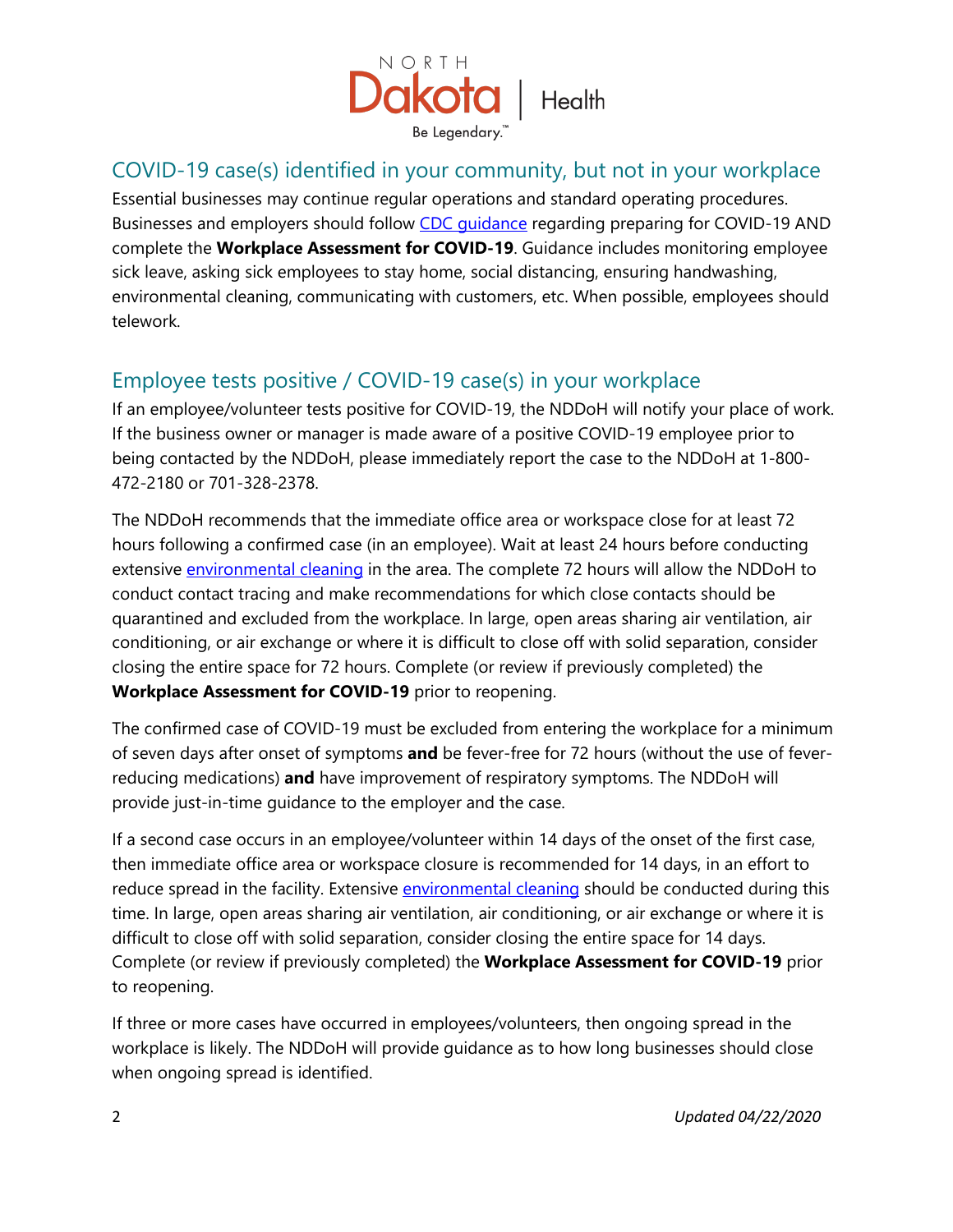

#### COVID-19 close contact(s) in your workplace

A close contact means being a household contact or having close contact within 12 feet for 10 minutes with an individual with confirmed or suspected COVID-19. The timeframe for an exposure to an infected individual includes the period of time 48 hours before the individual became symptomatic and while the individual was contagious (at least 7 days after onset of symptoms).

Essential workers who are identified as close contacts or household contacts to a confirmed case of COVID-19 are recommended to be quarantined (must stay home) for 14 days from their last exposure to a case. Close contacts will be identified by the NDDoH during the investigation. Even if close contacts test negative during the 14 day quarantine, that does not mean that they will not go on to develop COVID-19 during the 14 days after exposure.

**The North Dakota Department of Health strongly recommends that all close contacts of individuals infected with COVID-19 should stay home for 14 days past the last day they were in contact with the person who tested positive. The risk is high that a close contact of someone infected with COVID-19 will go on to develop COVID-19. Unless there are critical workforce shortages, close contacts to COVID-19 cases should be quarantined for 14 days.**

CDC published interim guidance for [Implementing Safety Practices for Critical Infrastructure](https://www.cdc.gov/coronavirus/2019-ncov/community/critical-workers/implementing-safety-practices.html)  [Workers Who May Have Had Exposure to a Person with Suspected or Confirmed COVID-19.](https://www.cdc.gov/coronavirus/2019-ncov/community/critical-workers/implementing-safety-practices.html) This guidance offers exceptions for critical infrastructure workers identified as a close contact of a positive COVID-19 case suggesting essential workers may attend work if deemed necessary provided the employer take special precautions including adherence to the **Workplace Assessment for COVID-19**.

- Employees/volunteers considered [critical infrastructure workers](https://www.cdc.gov/coronavirus/2019-ncov/community/critical-workers/implementing-safety-practices.html) may return to work as long as they remain asymptomatic and the following safety practices are implemented by the employee and the employer:
	- 1. Notify: Employees should notify a supervisor and/or occupational health representative of their contact with a confirmed case of COVID-19.
	- 2. Pre-Screen: Employers should measure the employee's temperature and assess symptoms prior to them starting work. Ideally, temperature checks should happen before the individual enters the facility.
	- 3. Regular Monitoring: As long as the employee doesn't have a temperature or symptoms, they should self-monitor under the supervision of their employer's occupational health program.